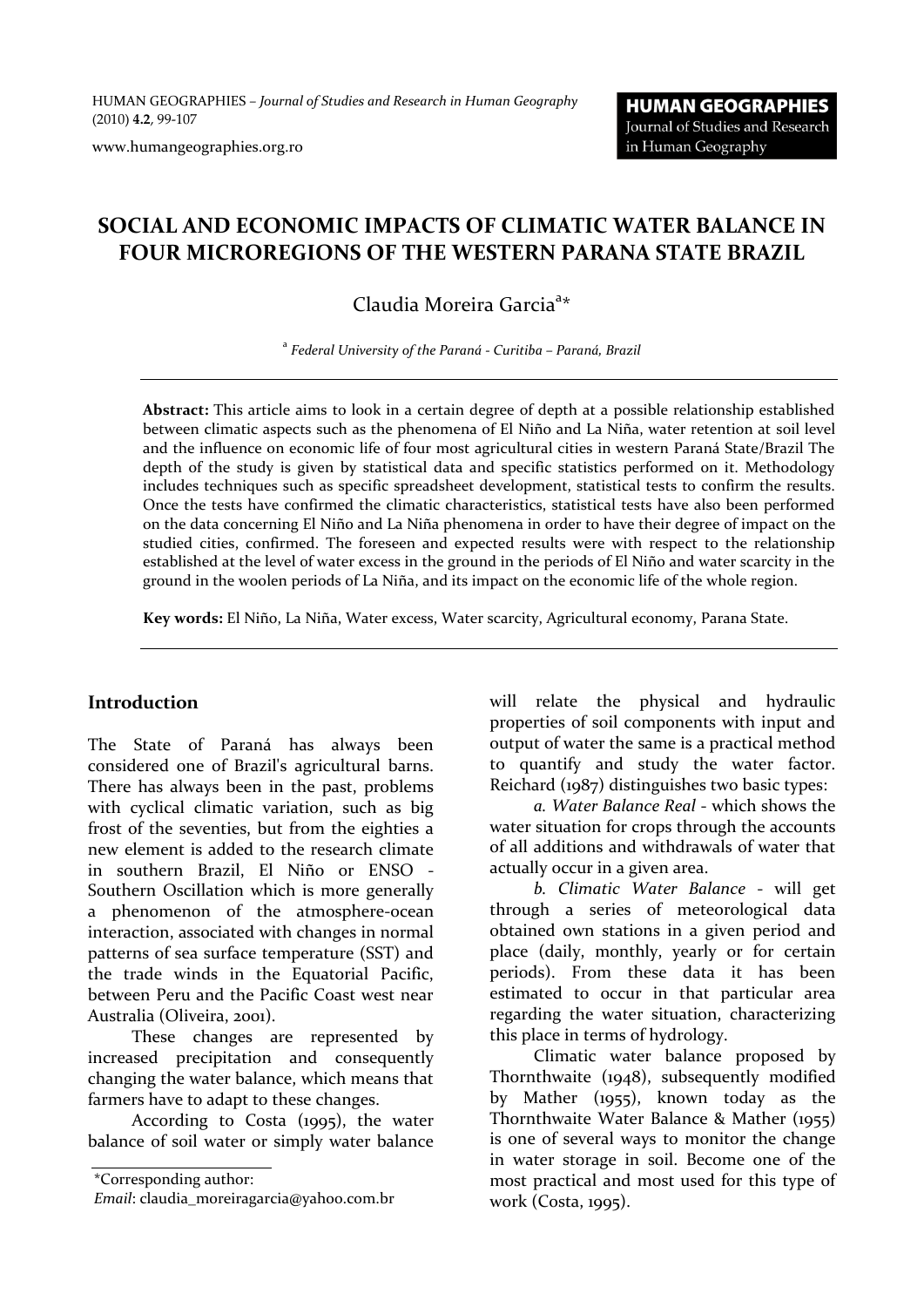For Pereira et al (1997), the water balance is an accounting system for monitoring soil water and by applying the principle of conservation of mass to volume of water in soil vegetated. They are also though the climatic water balance, described by Thornthwaite & Mather (1955) is one of several ways to monitor the water storage in soil.

This study is based on the survey of the average historical weather data from 1988 to 1998 in four regions of the State of Paraná, namely: Palmas, Guarapuava, Cascavel and Pato Branco. Besides the aspects related to water balance, we investigated the influence of El Niño and La Niña, climate and rainfall in the behavior of regions through statistical analysis based on ANOVA and Duncan's test.

## **Study area**

The State of Paraná is located in the south of Brazil, characterized by having most of its area dedicated to agricultural practices (Figure 1). It is a state small compared to others; it has about 200.000 square kilometers, roughly corresponding to 2.34% of Brazil which has about 8.511.965 km ². Compared to other states of Brazil Paraná occupies the 5th place in extent. Geological evolution composed mainly of igneous and metamorphic rocks that make up the bedrock of the South American plate, where after different periods have been covered by volcanic and sedimentary rocks.



Figure 1. Location of the State of Paraná Figure 2. Study area

From the geomorphologic point of view the state of Parana was classified into units based on the structure and forms.

These units are classified as: Orogenic Belt of the Atlantic, and its maximum representation to the track owned by the Coast Range, which separates the coastal plain of the First Paranaense Plateau. Within this unit are the structural units sculptural called Serra do Mar and First Paranaense Plateau (also known as the Curitiba plateau), the second unit is the Paraná Sedimentary Basin, an extensive area covering several states of Brazil showing the bedrock of the period Precambrian, being composed of crystalline rocks that were covered by marine and continental sediments of the Upper Silurian to the Cretaceous.

Are your unit's morphosculptural the Second and Third Paranaense Plateau, known as Planalto Ponta Grossa and Guarapuava respectively. The third unit is called the Cenozoic sedimentary basins and tectonic depressions are subdivided into smaller unit's morphosculptural: the coastal plain, the alluvial plains associated with major rivers of the state and sedimentary basin of Curitiba

The municipalities studied in this research belong to the mesoregions Southwestern (Pato Branco), center-south (Guarapuava and Palmas), west (Rattlesnake) of Paraná. All municipalities belong to the 3rd Paranaense Plateau, known as Plateau Guarapuava (Figure 2).

The city of Pato Branco presents peculiar characteristics. It is considered a city of recent development presenting as agriculture and economic profile today, a



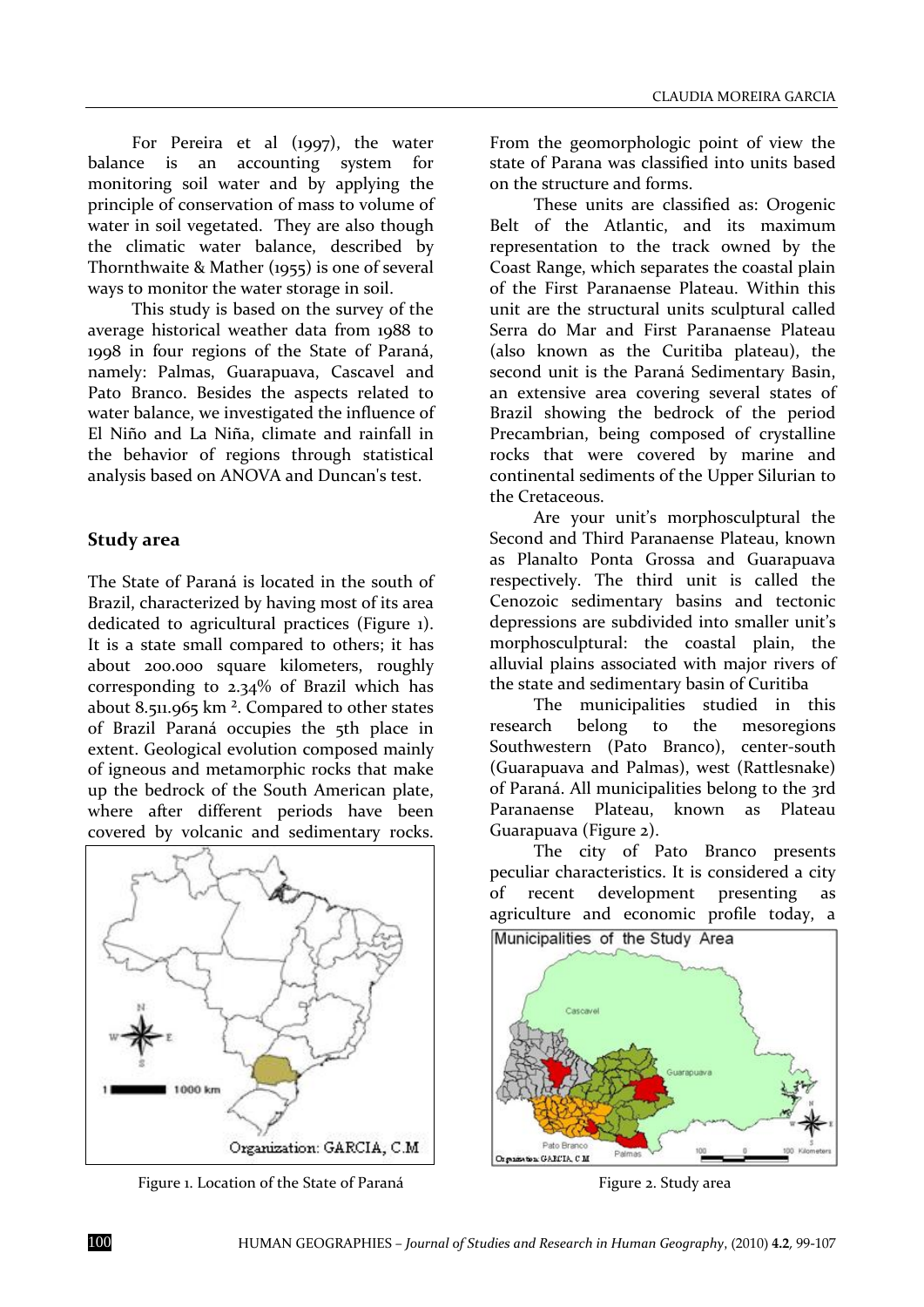small technology center industry, mainly in software development. Family farms and small owners is the focus on the development of productive activities.

Already Guarapuava, considered a regional center in Parana, presents a historical evolution in economic and agricultural state. Extraction of timber from the beginning of the twentieth century, the capitalist agriculture of the century, this town shows up with a peripheral economy, since it is dependent on other more developed economic centers. Despite that agriculture is still one of the region's economic engines. Rattlesnake is one of the most important regional centers of the State of Paraná, economic activity was the exploitation of mate tea and timber in the twentieth century. Today, the exhausted timber resources, has in agriculture and agribusiness starting point for economic development.

The city of Palmas is part of the rancher called economy, economic activity beyond agriculture and horticulture stand out within the economic aspects. Although not a regional economic center, is one of more of the municipalities develop economically.

The four cities studied has the economic leverage, agricultural production, either through small agrcultores or atarvés agribusiness. Municipalities are of great influence at the regional level, depending on where a larger metropolis, such as the capital Curitiba.

### *Characterization of the studied municipalities*

Some characteristics of these municipalities have small variations, especially with regard to climate.

*a. Guarapuava:* the Guarapuava located in Southern classified as central-southern state of Parana. It is located at 25º21 'south latitude and 51º.30' west longitude with maximum altitude of 1.058m. According to Maack (2002), is seated in the third or the Parana Plateau Plateau Guarapuava. Its population is characteristically urban, despite their economic activities mainly focused on agriculture. Maack (2002), from the standpoint of vegetation, Guarapuava

characterized by a landscape of grassland, woods and riparian vegetation associated with Araucaria. Today, much of this vegetation has been replaced by areas of agricultural production. Also according to Maack (2002), from the standpoint of vegetation, Guarapuava characterized by a landscape of grassland, woods and riparian vegetation associated with Araucaria. Today, much of this vegetation has been replaced by areas of agricultural production.

Regarding climate, characterized by presenting Köppen, characteristics of temperate (Cfb), with average temperatures in the coldest month below  $18^{\circ}$  C (mesothermal), with cool summers and temperature in the warmest month, down 22º.C without a dry season. In the region we found a variation in precipitation around 1500 to 1800 mm per year.

Its geological origin dates back to the Mesozoic Era, Jurassic and Cretaceous, with the formation of Group Sao Bento, more specifically in the Botucatu Formation (aeolian sandstones) and Serra Geral (acidic and basic igneous). Its soil and throughout the third plateau, developed from magmatic rocks is very fertile and is characterized by soil type cambiss and latossolos

Its main products are corn agrosilvopastoris (normal crop), soybeans (normal harvest) and dry potato (plain), these productions represent 8.95% of economic activities in the region

*b. Cascavel* - Belonging to the middle region of the West of Paraná, located at 24º.53 'south latitude and 53º33' west longitude. Displays maximum altitude of 660 m. From the climatic point of view this region and is classified as subtropical (cfa), with an average temperature of the coldest month below 18º.C (mesothermal), the average temperature in the warmest month above 22º C, with hot summers, infrequent frosts and trend of concentration of rainfall during the summer months, but with no definite dry season. Its rainfall varies between 1.800 and 1.900 mm annual average.

Originally, this area was composed of grasslands; areas of Araucaria Forest and Vegetation of Lowland, with the introduction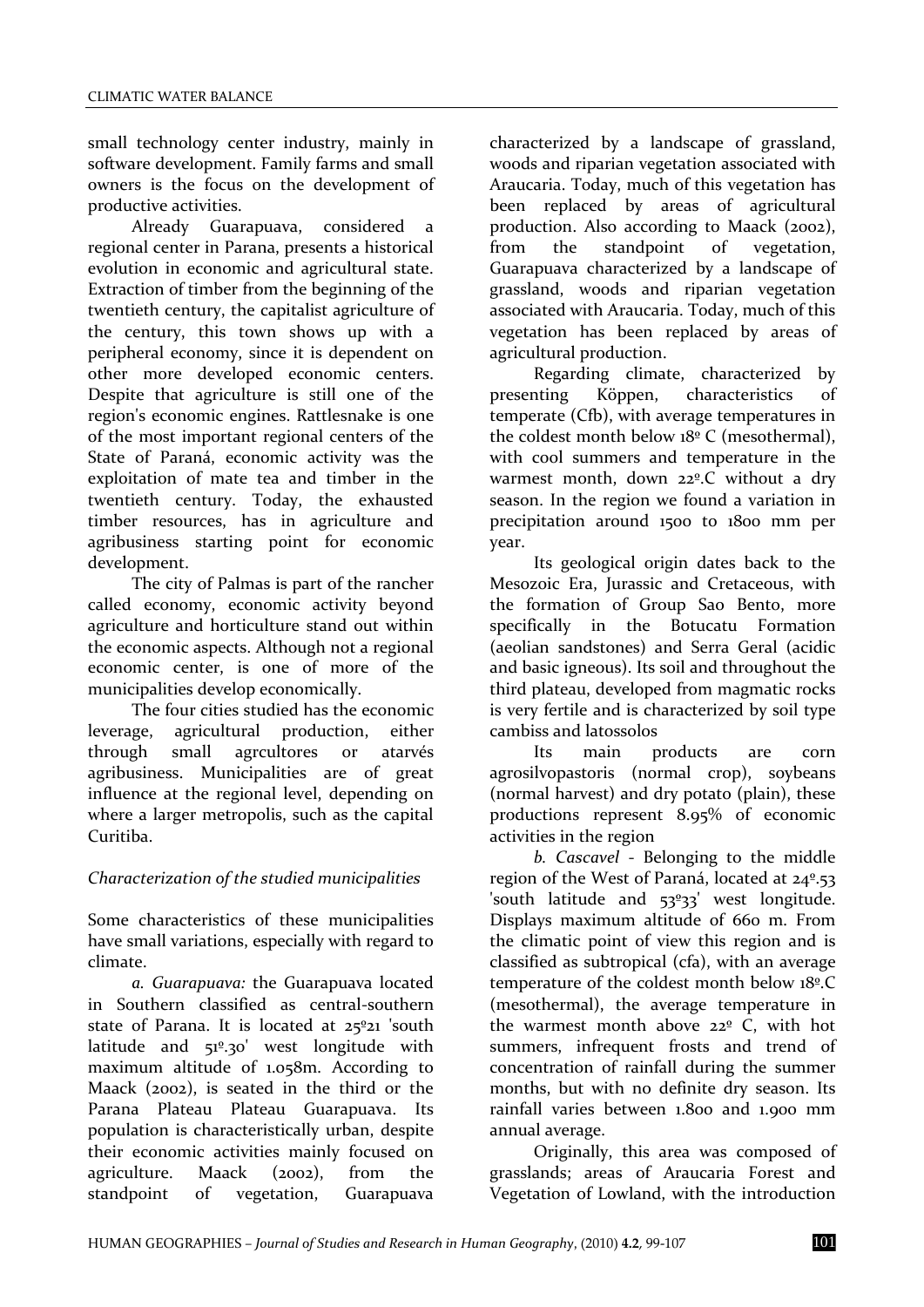of an extremely active agriculture, there were only small pockets of primary forests of hardwoods and hardwoods with Araucaria Forests.  $\Box$  Geologically this region finds, as well as Guarapuava and much of the western state, a region of the Mesozoic era, Jurassic and Cretaceous, forming St. Benedict, with a predominance of basalt lava rocks and sandstones. Because this training will meet the type soil and latosol neossolos. Among the main products is soybean (normal harvest) and poultry. Agricultural activities account for 5.95% of economic activities in the region.

*c. Pato Branco* - from the middle part of the Southwest Parana. It is located 26º.07' South latitude and 52º41' longitude west, with maximum elevation of 700m. Has the same climatic characteristic of the cities above. Its average annual precipitation is around 1.900 mm. Your vegetative original framework was composed of Secondary Forests (Zone Araucaria) and Araucaria forests in itself. Today it has completely devastated with small areas of hardwood forest with Araucaria. The geology of the area has to be composed of regions in the same manner described above, differs in some aspects related to soil type. In this area we Oxisols, Inceptisols and Neossolos.

*d. Palmas* - Belonging to the middle region of south-central Paraná, is located on  $26^{\circ}$  29' South latitude and  $51^{\circ}$  59 'west longitude, with a maximum altitude of around 1.100 climate is subtropical (Cfb) exhibiting the same characteristics described earlier about this kind of weather. Its average annual rainfall is around 1.500 to 1.900 mm, is considered one of the coldest regions of the state.

His original vegetation was composed of Araucaria forest, lowlands and secondary forests (Araucaria zone). Geological features in the same type as described above, your soil is almost entirely composed of Inceptisols, Oxisols and neossolos. From the standpoint agroecology region and characterized by pasture and forage, and apple wood logs. Farming has to correspond to 25.19% of economic activities in the region.

## **Research methods**

To develop this research used three different methods for assessing the climatic water balance and verify the influence of El Niño and La Niña on the municipalities presented, they are:

#### *Method Thortonwait and Mather, 1955*

The climatic water balance was performed following the method of Thornthwaite and Mather (1955), this method takes into account the analysis of weather data and will lead to estimates of evapotranspiration, water surplus, water deficit. The calculations were performed using the computer program Normal water balance, using an Excel spreadsheet prepared by Rolim and Sentelhas  $(1000)$ .

To perform these calculations were needed for the monthly mean air temperature, average monthly rainfall, coordinates Geographical, altitude and CAD (Available Water Capacity), this sets the maximum water storage in the soil, which was adopted in all counties the reference value of 100 mm.

The data used for this research were provided by IAPAR - Institute Agronomy of Paraná (Londrina section) and contains elements of latitude, longitude, altitude and monthly summaries and annual temperature and precipitation of the localities under study: Palmas (weather station - Cod. 02,651,043), Cascavel (weather station - Cod. 02,453,023) Guarapuava (weather station - Cod. 02,551,010) and Pato Branco (weather station cod. 0265235) for a period 10 years (1988-1998).

### *Analysis of Variance*

An analysis of variance that allows various groups to be compared at once, using continuous variables. The test is parametric (the variable of interest should have a normal distribution) and the groups must be independent. After the calculation of water balance has become only the data in the years of occurrence of El Niño and La Niña and from these data is effected analysis of variance by region specific and general.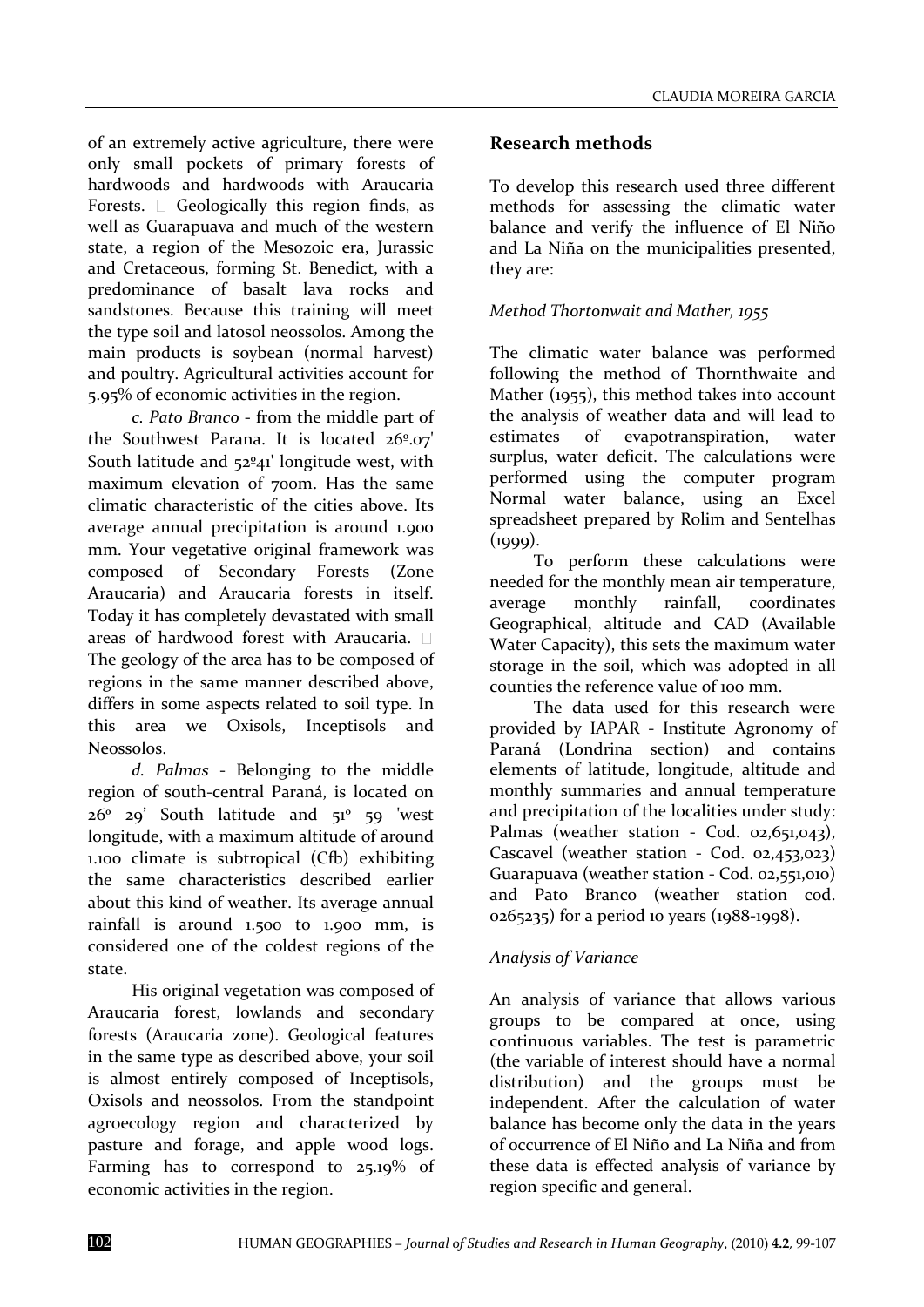The procedure of analysis of variance, is to do a randomized block design, connecting the values of "excess" of each region in the period of 10 years in the period of performance of El Niño (1991-92-93-94 - 95-97 and 98) and La Niña (1988-89 - 95 and 96), proceeding in this way the statistical analysis where there was interference or not the phenomena in the counties surveyed.

#### *Duncan Test*

To confirm the findings in the analysis of variance used the Duncan test. It is a multiple comparison test, which calculates a set of comparators. Allowing them to be compared all the means of treatment no matter their number, ensuring a level of significance.

#### **Results**

#### *Water Balance*

Were made spreadsheets and graphs corresponding to the four cities studied,

where it was observed that all regions had a water surplus during the historical period studied. These results provide the characteristic regions of temperate climate (subtropical), which does not present a definite dry season. As for the aspects of precipitation, the period studied showed peaks of rainfall that exceeded the historical average. When evaluating each individual council took up the following result:

*Guarapuava* - shows a water surplus throughout the year, showing a decrease in rainfall in August, however the months of September and October a high rate, to drop again in November. Has a high rainfall in the years 1996-97-98, in comparison with other years, according to a characterization of the area will change rainfall in the region around 1500 to 1800 mm per year, but in the annual summaries can verify it does not happen (Figure 3).

*Cascavel* – shows a water surplus throughout the year, with a higher peak in October. Checking - if the annual summaries, it appears that in recent years in the period we will have a higher incidence of rainfall, as in





Figure 3. Results of Guarapuava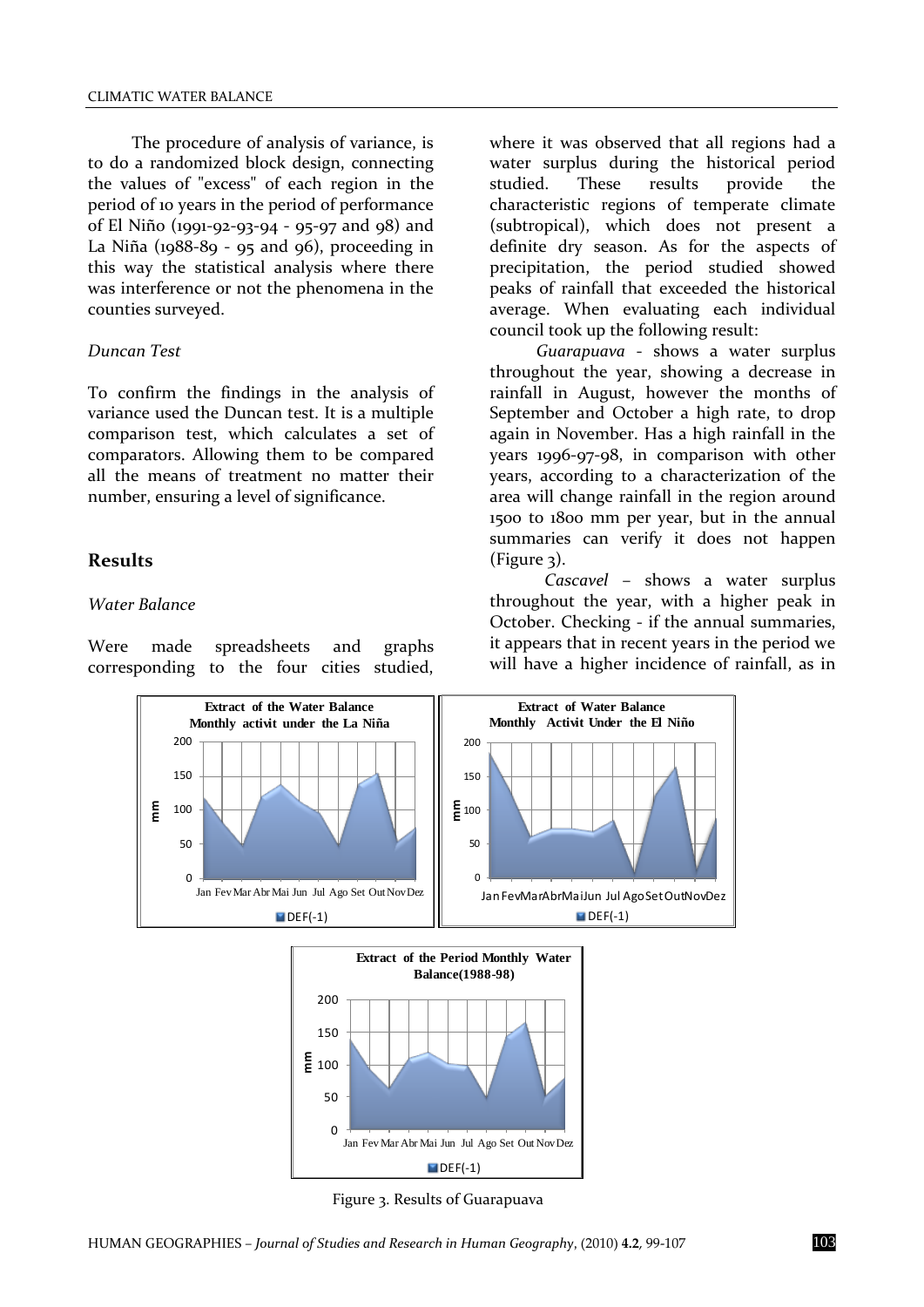all other regions and may also be explained by the performance of seasonal weather phenomena (Figure 4).

*Pato Branco* - shows a water surplus, almost the entire year, a decrease occurring in the month of March, but it does not get less than its capacity. We will have in October a high concentration of rainfall, corresponding to spring season not to feature such as the rainy season is summer. Looking at the rainfall data for the years 1996, 97, 98 will see if we compare to other years, there are very different values (Figure 5).

*Palmas* – as in other regions will have a significant water surplus and, presenting also the month of October a peak in rainfall, indicating that some phenomenon interfered in this period causing this increase (Figure 6).

## *Statistical analysis*

The process of statistical analysis of interference or not the climate phenomena known as El Niño and La Niña, in the periods of his performance in the areas of study, begins with the breakup of the worksheet for calculating the water balance, to act on specific phenomena and one containing the data over the worksheet general, El Niño and La Niña, in all regions studied, moving then to the ANOVA and Duncan's test. The following are the calculations and graphs for statistics.

After the calculations is followed by the comparison of differences between means, two by two, with the value of its comparator (D), we shall, if there is a difference between the two averages less than or equal to the value calculated the averages are considered statistically equal. When observed the difference between two means greater than the value calculated averages are considered statistically different. This demonstration is extensive and we chose to present only the result, which is confirmation of the results found by analysis of variance.

Aspects observed in the results start to have a meaning from the moment that the regions are analyzed separately, and then regionally putting together the four regions for analysis, as it found that:

*a. Guarapuava* - this region was observed that in respect of excess water during periods of operation of the El Niño and La Niña and General (blocks) there was no real differences between the blocks of the f required 5% and 10%, and there is therefore, differences, and it was then a true null hypothesis. Observing the data of the months (treatment), there was a significant difference for them, since they have a value greater than the observed  $f$  applied to  $5\%$ . It then rejects the null hypothesis. This will indicate that the differences did not occur by chance, but were influenced by phenomena studied.

Observing the data of the months (treatment), there was a significant difference for them, since they have a value greater than the observed f applied to  $5\%$ . It then rejects the null hypothesis. This will indicate that the differences did not occur by chance, but were influenced by phenomena studied.

*b. Cascavel* – this region will have the same characteristics found in Guarapuava, ie the observed value of f less than f required, both for 5% to 10% as showing that the null hypothesis is valid for blocks (periods of activity of the phenomena), thus having no statistically significant differences.

In relation to treatment (months) we observe that there is a statistically significant, thus rejecting the hypothesis of nullity. We then demonstrated that interference occurs at the level of phenomena (El Niño and La Niña).

c. *Pato Branco* – this region appears different from the previous two by the fact that significant differences in both blocks and treatments, showing that the area had influences of El Niño and La Niña, in the past decade significantly. The null hypothesis is rejected and it appears that the differences were not by chance, they suffered external influences.

d. *Palmas* - this region appears different from the previous two by the fact that significant differences in both blocks and treatments, showing that the area had influences of El Niño and La Niña, in the past decade significantly. The null hypothesis is rejected and it appears that the differences were not by chance, they suffered external influences.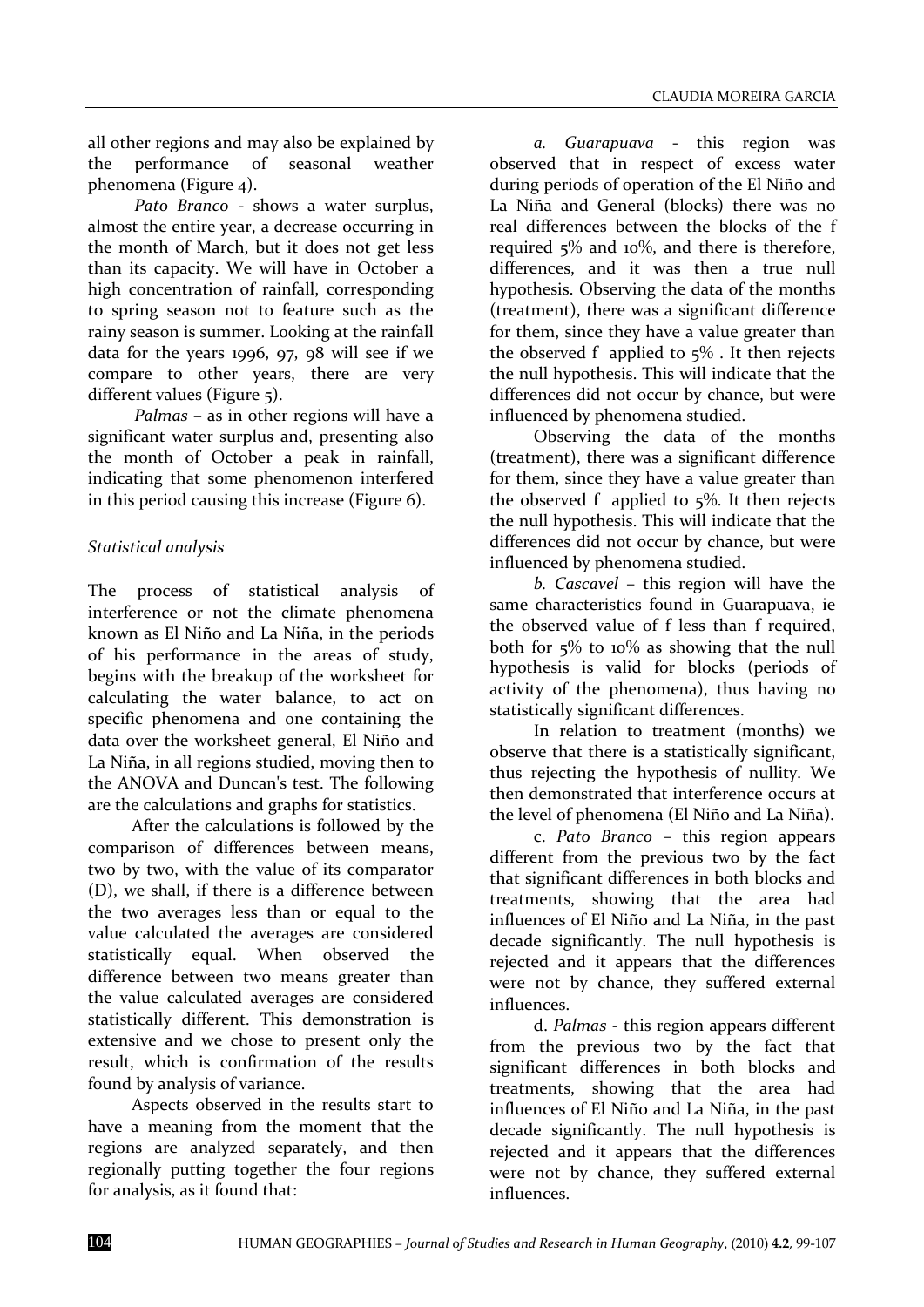



Figure 4. Results of Cascavel





Figure 5. Results of Pato Branco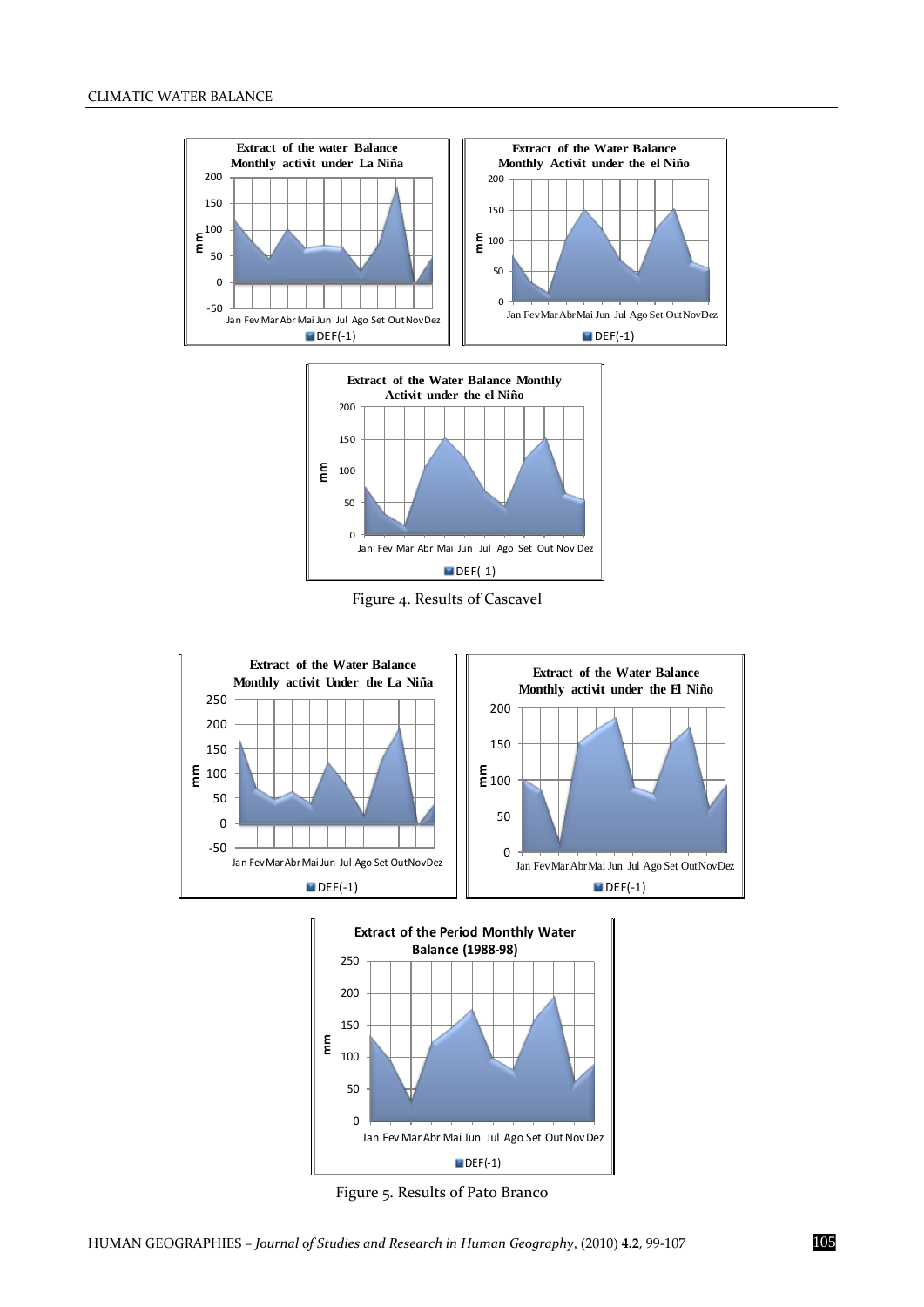

Figure 6. Results of Palmas

*Regional analyse* - analyzing the four regions together it was found that they were greatly influenced by climatic phenomena such as El Niño and La Niña, and this is well represented in the values found in relation f observed and f required, the first being much higher than the second, taking a margin of interference exceeding 10% s which becomes significant. The same result was found regarding the role of El Niño in the four regions together, and also its influence during the quarter, is what we will not observe the actions of La Niña, which will present a f observed, less than the required f indicating that the true null hypothesis for this phenomenon, that is, its influence is not observed in this period, or if there was a very tenuous, not influencing the climatic region

### **Conclusions**

Studying the climatic water balance for the four regions presented, demonstrated that in the last ten years (1988 -1998), excess water was remarkable in all regions and in periods of scarcity rainfall the soil was already saturated enough, not to do feel the lack of water. It also

conformed to the type of climatic region determined by Köppen, ie a region of temperate climate (mesothermal), with abundant rainfall with no dry season and may have an indication of climates Cfb type and Cfa.

Another point addressed in this work was related to the performance of weather phenomena, known El Niño and La Niña. It can be confirmed by the statistical calculations we have performed a level of terference especially in El Niño, which becomes significant when viewed month by month, showing an excess of rainfall, beyond the characteristic of the region. As for La Nina, there was not a strong influence in the regions during the study period. This study demonstrates the need for observations that presented mainly related to weather phenomena, as they might somehow undermine the whole society, both in the agricultural aspect as social and ecological.

This study showed that the climatic water balance can show how the El Niño and La Niña act on these four counties, causing farmers to use strategies in the production area to avoid significant losses in agricultural production. These results could be used by